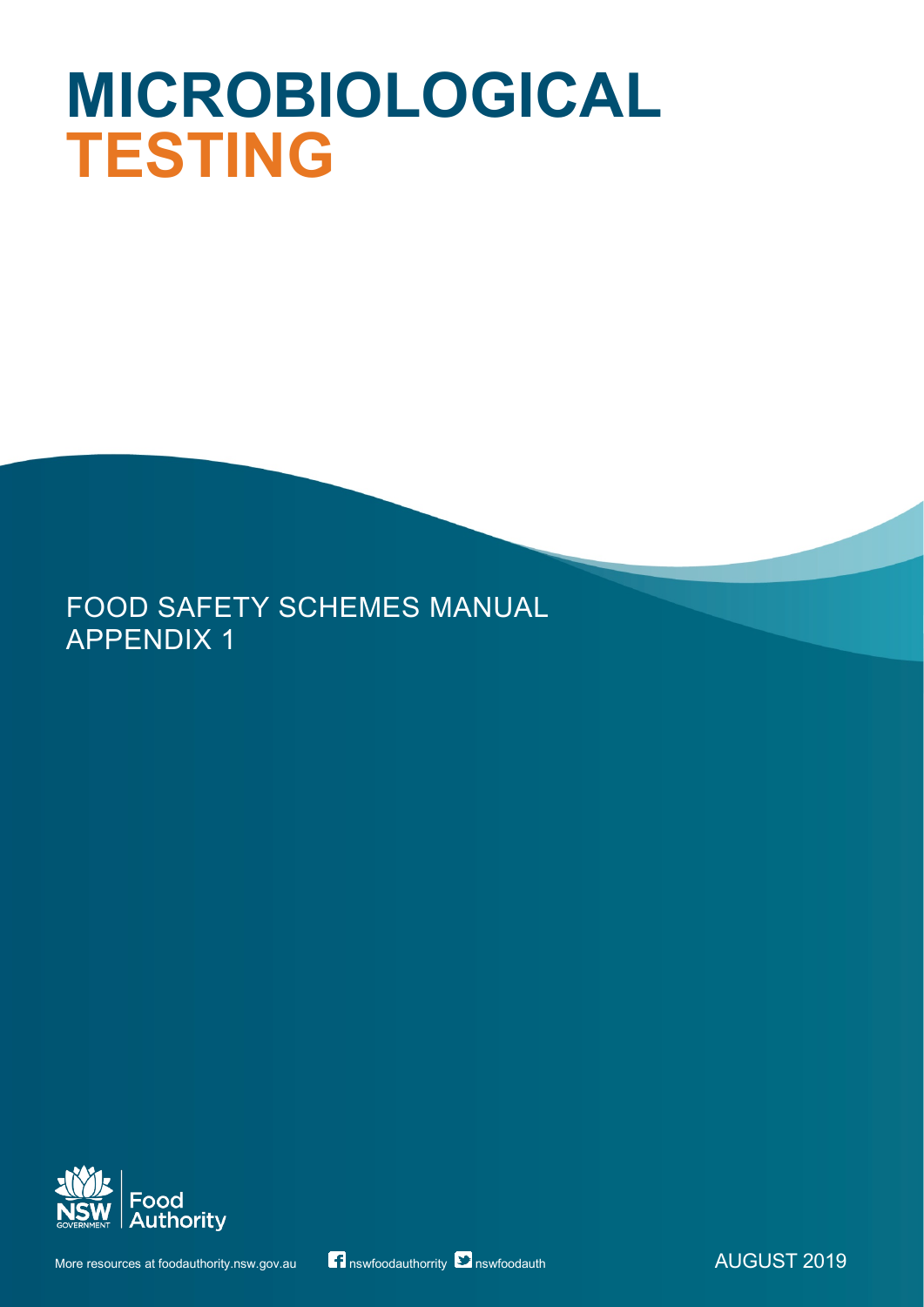## **Contents**

| <b>Contents</b> |  |
|-----------------|--|
|                 |  |
|                 |  |
|                 |  |
|                 |  |
|                 |  |

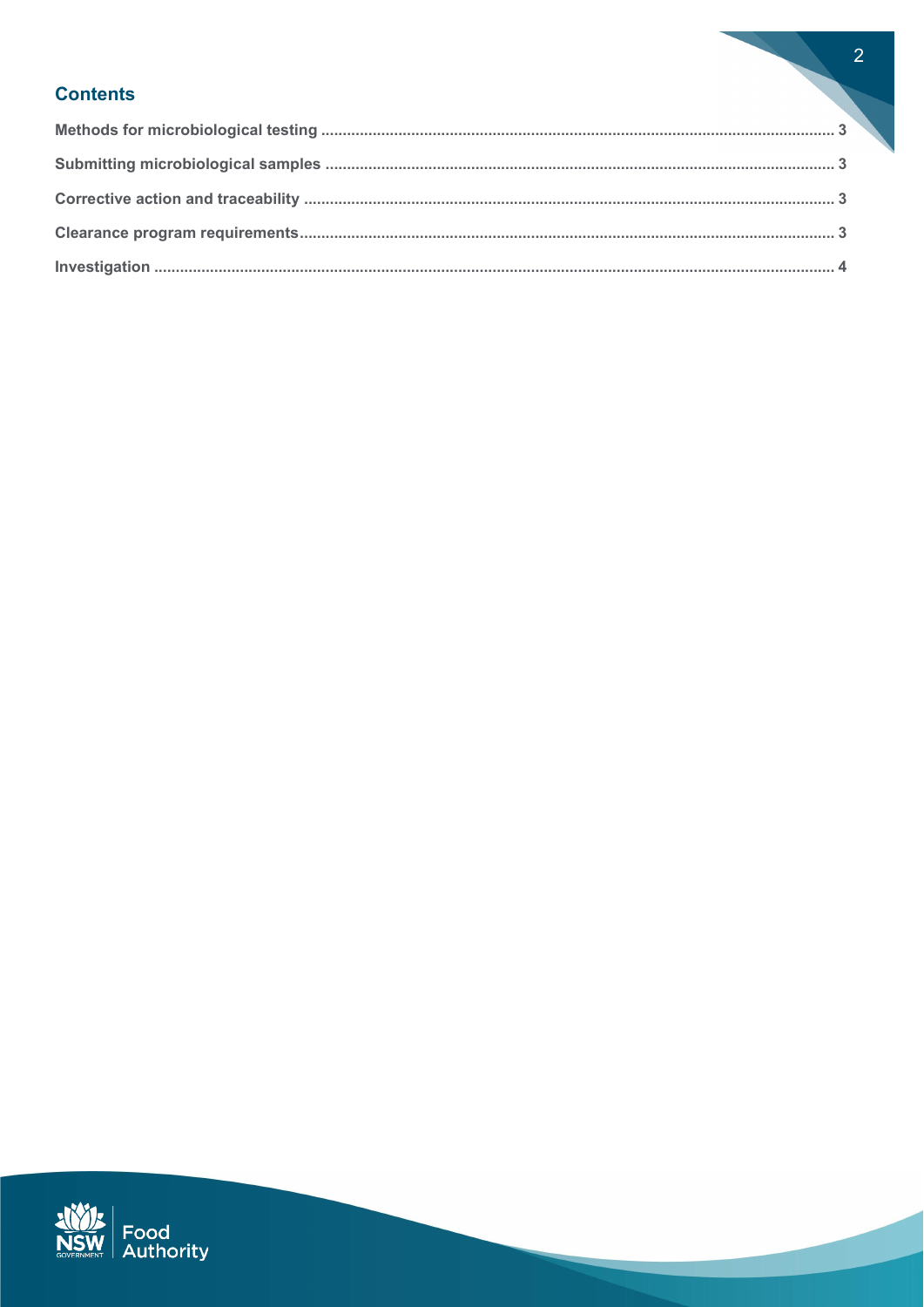#### **Methods for microbiological testing**

All methods used for the microbiological testing must be validated test methods. Examples of certification bodies that list validated test methods include: Australian Standards (AS), International Standards Organisation (ISO), AOAC, AFNOR, FSIS MLG or FDA BAM.

#### **Submitting microbiological samples**

- A RTE finished product is to be randomly selected consult the laboratory about the minimum amount of sample required for testing.
- It is preferable to select a packaged finished product and to submit the whole sample.
- If the finished product is not packaged, a high level of personal and process hygiene must be maintained during sampling. The sample must be placed in a sterile container and placed in a clean plastic bag that can be sealed and delivered to the laboratory.
- The package must not be opened or damaged. It must be packed in a small esky or equivalent, using ice bricks or something similar, to ensure that product can be maintained at 5ºC or below. It must be delivered or sent by courier to a NATA (or ILAC equivalent) accredited laboratory for analysis.
- The laboratory will require you to complete a submission form detailing what type of analysis you require. Please ensure that you request the correct testing for the product being submitted and include a batch number or lot identification for each individual product on the submission form and on the product packaging. This identification must also relate to batch information on your production sheets for complete traceability.
- Once results are received, all acceptable results are to be filed with the monitoring documentation and kept on the premises for audit purposes.

#### **Corrective action and traceability**

Where unacceptable results are found in finished products, the business must notify the Food Authority:

- verbally **within 24 hours** after the license holder becomes aware of the results (e.g. by phone), **and**
- in writing **within 7 days** after the license holder becomes aware of the results (e.g. by fax, email or letter). The *Notification of pathogen detection* form must be used and it can be found on the Food Authority's website.

Product from that particular batch still on the premise is to be placed on HOLD until advice is given by the Food Authority. Ensure that all RTE product sold or distributed can be batch identified on invoices and documentation to facilitate a product recall if required.

#### **Clearance program requirements**

Following confirmation of a microbiological test failure, samples of finished product from the affected production line are to be sent to a NATA (or ILAC equivalent) accredited laboratory for testing for the microorganism identified in the 'failed' test. Every batch of product must be tested until five (5) consecutive batches have recorded satisfactory results.

If, during the clearance program, a failed result is received, then the clearance program must recommence from the beginning.

It is strongly recommended that a "Test and Hold" system is used which will ensure that acceptable results are obtained prior to the batch release.

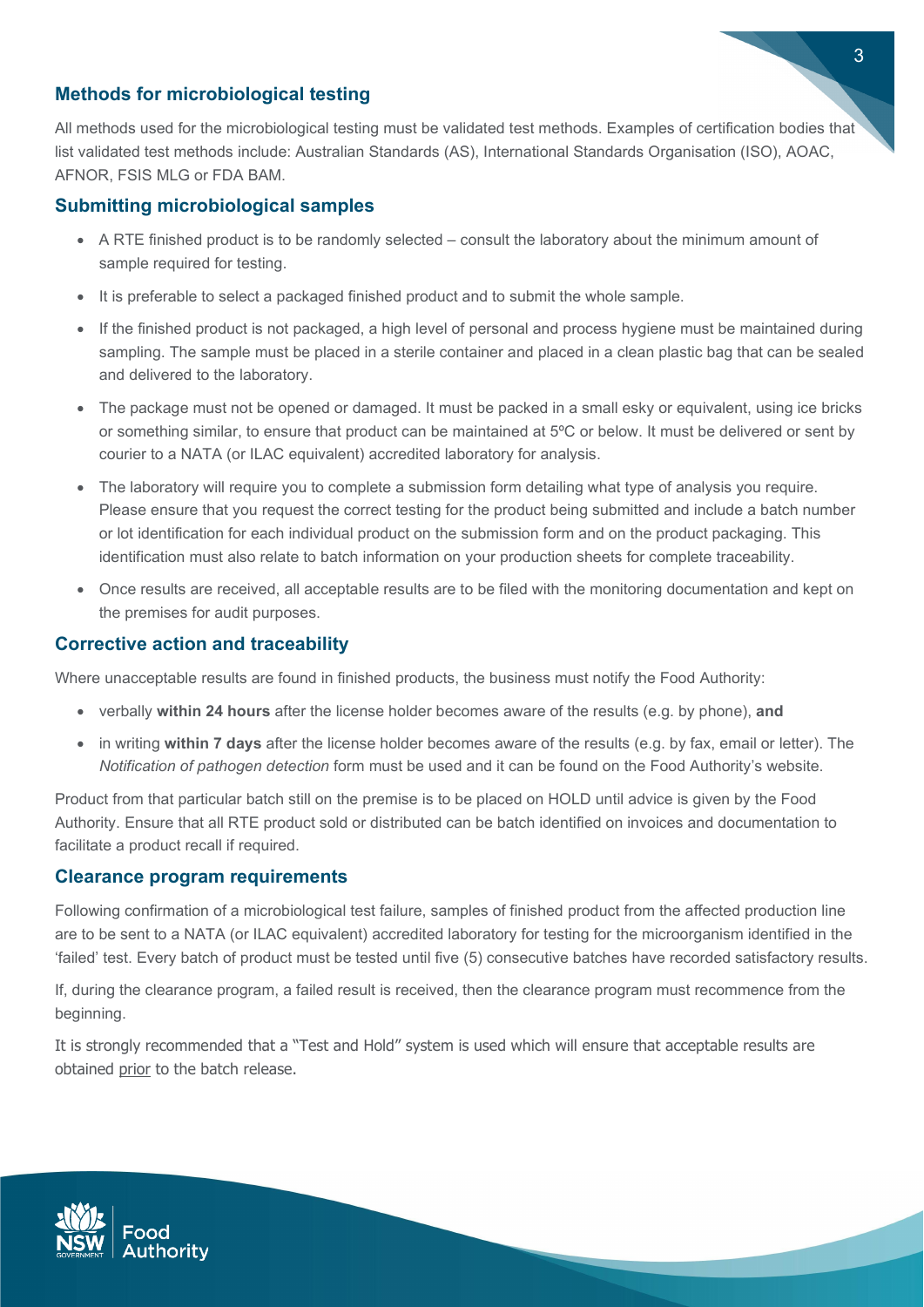



 $\boldsymbol{\varLambda}$ 

### **Investigation**

In the event of positive results for *Listeria* species or *Salmonella*, it is strongly recommended to conduct environmental sampling to assist in determining the source of the contamination. The environmental sampling procedure can be found in Appendix 3 of this Manual.

It is also strongly advised that all product from other production lines in the same production room be tested for the microorganisms identified as failing from batches produced on the day before, the day of and the day after the original contamination.

**Note**: The Food Authority reserves the right to direct specific action in relation to monitoring and corrective actions.